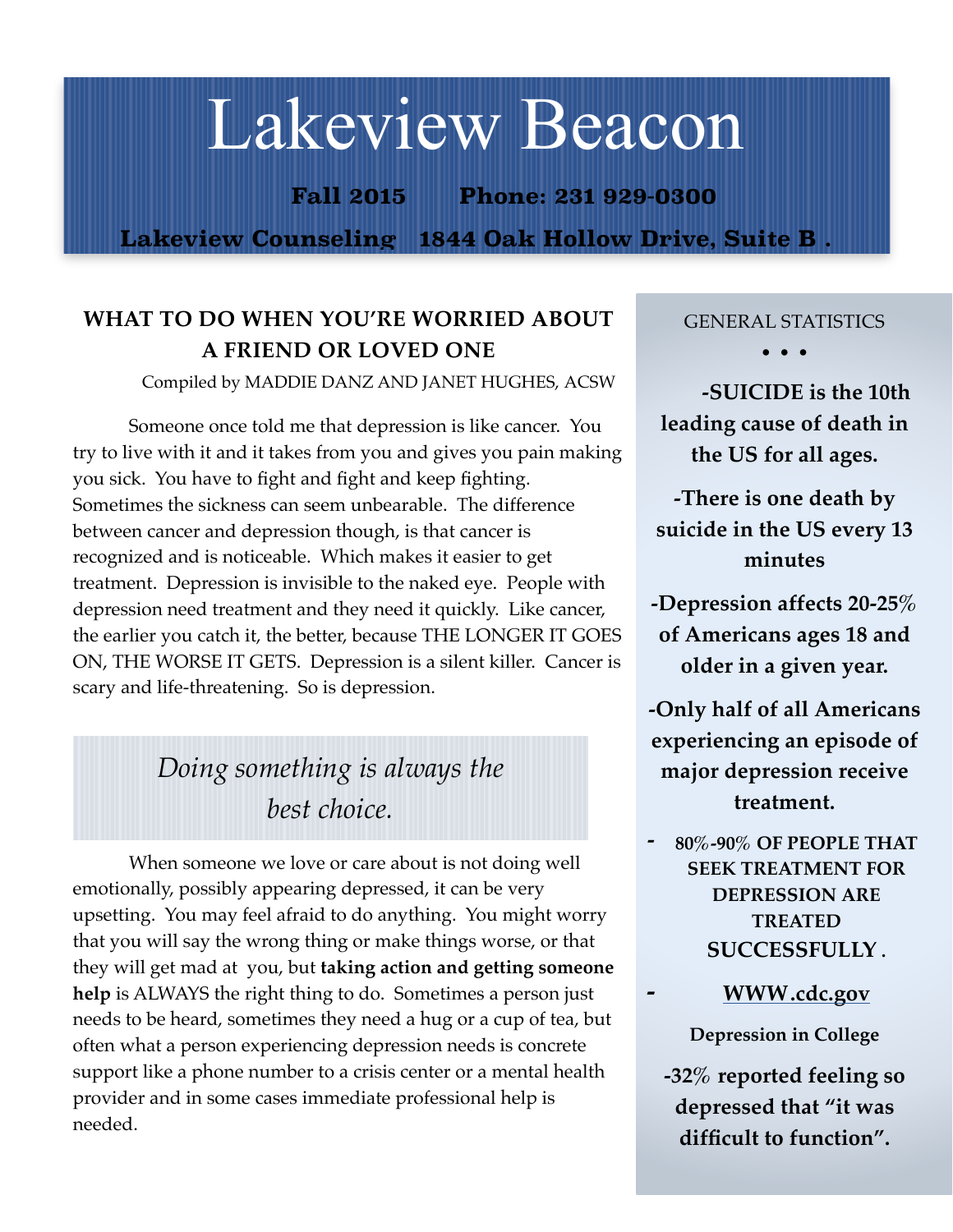### **WARNING SIGNS OF SUICIDE**

#### **These signs may mean someone is at risk for suicide. Risk is greater if a behavior is new or has increased, especially if it seems related to a painful event, loss or change.**

| -increase use in alcohol or substances                     | -sadness/hopelessness           |  |
|------------------------------------------------------------|---------------------------------|--|
| -anger/irritable                                           | -feeling worthless              |  |
| -feeling disappointed others                               | -guilt                          |  |
| -withdrawal                                                | -loss of interest in activities |  |
| -changes in eating or sleeping                             | -loss of energy                 |  |
| -statements like "I wish I had never been born" -isolating |                                 |  |
|                                                            |                                 |  |

-extreme mood swings **-**sleeping too much or too little

*Always take thoughts of suicide seriously.*

# **ADDITIONAL WARNING SIGNS OF SUICIDE**

**-thoughts or statements of, "it would be better if I were not here"**

**-statements such as, "what is the use?"**

**-A BIG SUDDEN SWITCH TO BEING HAPPY AND GIVING THINGS AWAY**

**-talking about feeling trapped or in unbearable pain.**

**-feeling like a burden to others**

**-preoccupation with death**

**-saying goodbye or putting affairs in order**

**-purposelessness**

**-anxiety/agitation/recklessness**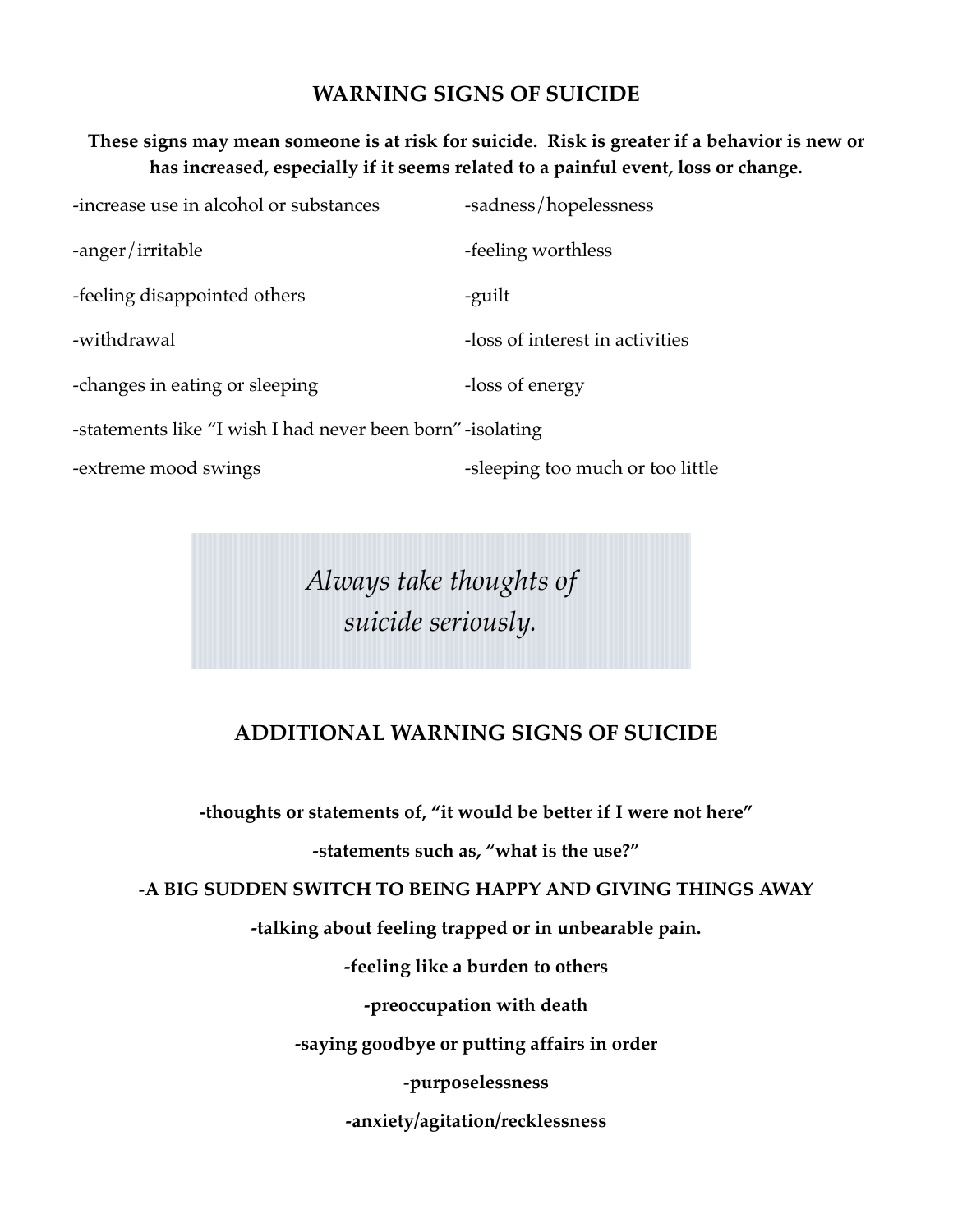#### **Please feel free to make copies of your Lakeview Beacon to share.**

| Lakeview                  |    | App Review by Maddie Danz (summer intern)                                                                                                         |
|---------------------------|----|---------------------------------------------------------------------------------------------------------------------------------------------------|
| <b>Counseling</b>         | 1. | BellyBio-Free app that teaches deep breathing techniques useful in<br>fighting anxiety and stress. Sounds cascade with movements of your          |
| <b>TO REACH US:</b>       |    | belly, in rhythms reminiscent of waves on a beach. Maddie found this<br>app interesting and liked the idea.                                       |
| Phone:                    | 2. | pacifica-This app helps change thoughts, mood and allows for health                                                                               |
| 231-929-0300              |    | checks throughout the day. Maddie rated it VERY GOOD.                                                                                             |
| Fax:                      | 3. | Relieve Depression- hypnosis. Maddie found it relaxing and liked it a<br>lot!                                                                     |
| 231-933-6378              | 4. | deep calm-an app providing calming noises. Rated Good.                                                                                            |
| Online:                   | 5. | Operation Reach Out-an app with videos for helping self and others                                                                                |
| www.lakeviewtc.com        |    | through depression. Rated Good.                                                                                                                   |
| 1844 Oak Hollow Dr. Ste B | 6. | Happify-One of Maddie's favorites because it has meditations short and<br>long. Also, includes games to support being positive as well as, pretty |
| Traverse City, MI 49686   |    | scenes and sounds (with goals). Rated GREAT!                                                                                                      |
|                           | 7. | Virtual Hope Box put out by Dept. of Defense to offer veterans<br>experiencing distress support but it has a lot of helpful uses for              |

# **[www.lakeviewtc.com](http://www.lakeviewtc.com) 231-929-0300**

**Lakeview Counseling 1844 Oak Hollow Dr., Suite B Traverse City, MI 49686**

 **Barbara Cain, ACSW Carol Murray, ACSW Jill Kimball, ACSW Laura Slaughter, ACSW Darcy Britten, LPC, NCC Janet Hughes, ACSW**